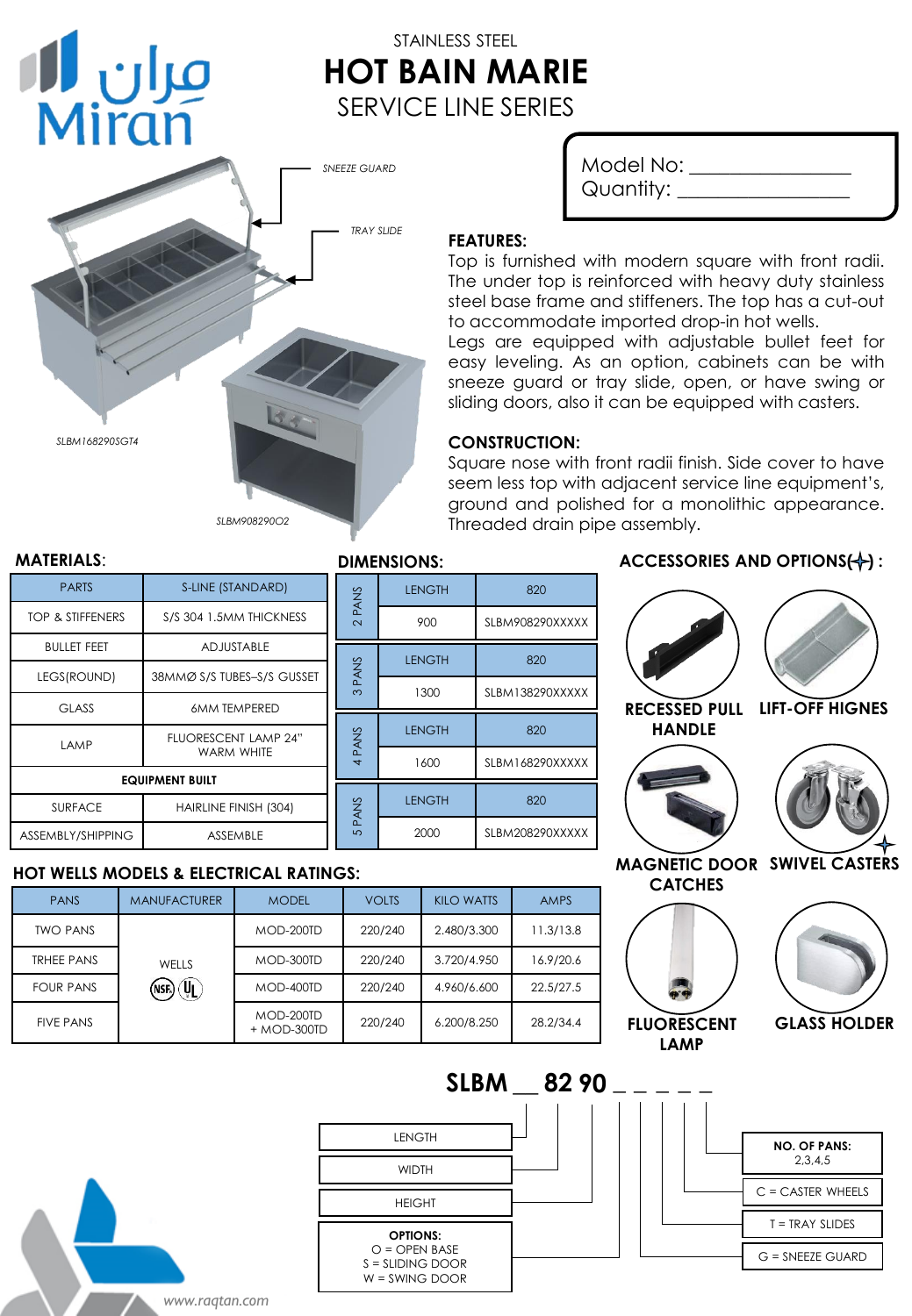

## STAINLESS STEEL **HOT BAIN MARIE** SERVICE LINE SERIES

### **OPTIONAL SNEEZE GUARD AND TRAY SLIDES**

### **FEATURES:**

Service line series has the option of 6mm thickness tempered glass sneeze guard. Fixed by means of 32mm stainless steel tubular uprights with end caps, glass holders and decorative nuts. Also the series has the option to have a foldable tubular tray slide to accommodate food trays.



### **TYPICAL CROSS SECTION**